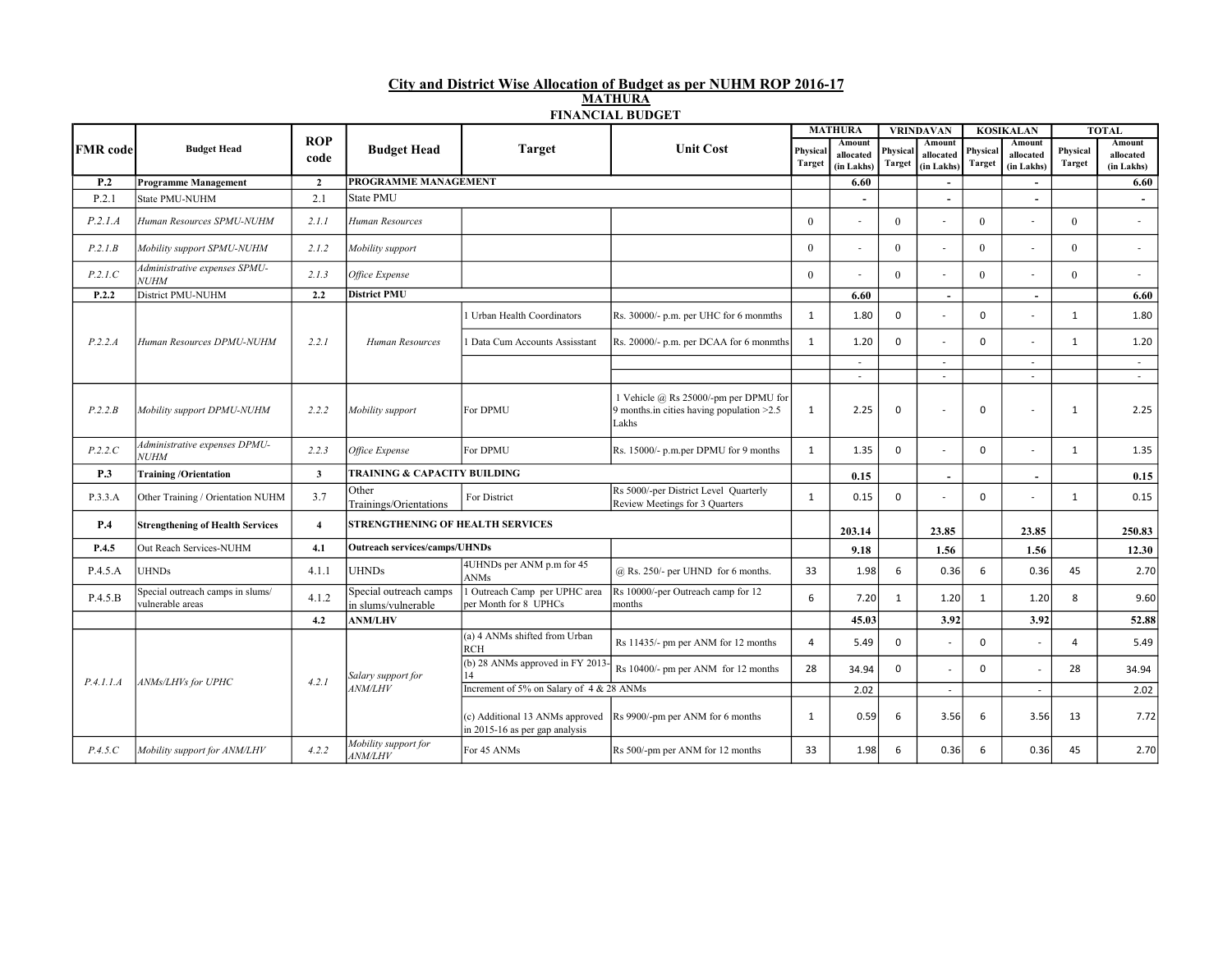## City and District Wise Allocation of Budget as per NUHM ROP 2016-17 MATHURA FINANCIAL BUDGET

|                 | <b>Budget Head</b>                 |                    | <b>Budget Head</b>                                                                             | .<br><b>Target</b>                                                                                                     | <b>Unit Cost</b>                                                                               | <b>MATHURA</b>            |                                   | <b>VRINDAVAN</b>          |                                   | <b>KOSIKALAN</b>          |                                          | <b>TOTAL</b>              |                                          |
|-----------------|------------------------------------|--------------------|------------------------------------------------------------------------------------------------|------------------------------------------------------------------------------------------------------------------------|------------------------------------------------------------------------------------------------|---------------------------|-----------------------------------|---------------------------|-----------------------------------|---------------------------|------------------------------------------|---------------------------|------------------------------------------|
| <b>FMR</b> code |                                    | <b>ROP</b><br>code |                                                                                                |                                                                                                                        |                                                                                                | Physical<br><b>Target</b> | Amount<br>allocated<br>(in Lakhs) | Physical<br><b>Target</b> | Amount<br>allocated<br>(in Lakhs) | Physical<br><b>Target</b> | <b>Amount</b><br>allocated<br>(in Lakhs) | Physical<br><b>Target</b> | <b>Amount</b><br>allocated<br>(in Lakhs) |
|                 |                                    | 4.3                | <b>Urban PHC (UPHC)</b>                                                                        |                                                                                                                        |                                                                                                |                           | 148.93                            |                           | 18.36                             |                           | 18.36                                    |                           | 185.66                                   |
| P.4.4.2.A       | Equipment for UPHC                 | 4.3.1              | Renovation/upgradation<br>of existing facility to<br><b>UPHC</b>                               | For Mini Autoclave, Microscope &<br>Equipments to ANMs                                                                 | Rs. 1.00 Lakh per UPHC for 8 UPHCs                                                             | 6                         | 6.00                              | 1                         | 1.00                              | 1                         | 1.00                                     | 8                         | 8.00                                     |
| P.4.2.1.A       | UPHC-NC                            | 4.3.2              | <b>Building of new UPHC</b>                                                                    |                                                                                                                        |                                                                                                |                           |                                   |                           |                                   |                           |                                          |                           |                                          |
|                 |                                    | 4, 3, 3            |                                                                                                |                                                                                                                        | Operation cost support for running UPHC (other than untied grants and medicines & consumables) |                           | 102.43                            |                           | 10.61                             |                           | 10.61                                    |                           | 123.66                                   |
|                 |                                    | 4.3.3.1            | Human Resource                                                                                 |                                                                                                                        |                                                                                                |                           | 86.59                             |                           | 7.97                              |                           | 7.97                                     |                           | 102.54                                   |
|                 |                                    |                    |                                                                                                | (a) 4 Fulltime MOs shifted from<br><b>Urban RCH</b>                                                                    | Rs 41600/-p.m. Per MO for 12 months                                                            | $\overline{4}$            | 19.97                             | $\Omega$                  | $\sim$                            | $\theta$                  | $\sim$                                   | $\overline{4}$            | 19.97                                    |
|                 | $P.4.1.3.1.A$ MO at UPHC Full-time |                    |                                                                                                | (b) 1 Fulltime MOs approved in<br>2013-14&2014-15                                                                      | Rs 37800/month/MO for 12 months                                                                |                           | 4.54                              | $\Omega$                  |                                   | $\Omega$                  | $\sim$                                   | 1                         | 4.54                                     |
|                 |                                    |                    | $4.3.3.1.1$ MO salary                                                                          | Increment of 5% on Salary of 4 & 1 Mos                                                                                 |                                                                                                |                           | 1.23                              |                           | $\overline{\phantom{a}}$          |                           | $\overline{\phantom{a}}$                 |                           | 1.23                                     |
|                 |                                    |                    |                                                                                                | $(c)$ 3 Full time Mos approved for<br>new UPHCs                                                                        | Rs 36000/-p.m. per MO for 6 months                                                             |                           | 2.16                              |                           | 2.16                              |                           | 2.16                                     | $\overline{3}$            | 6.48                                     |
|                 | MO at UPHC Part-time               |                    |                                                                                                | (d) 5 Parttime MO                                                                                                      | Rs 21600/-p.m. Per MO for 12 months                                                            | $\overline{5}$            | 12.96                             | $\theta$                  | 0.00                              | $\theta$                  | 0.00                                     | 5                         | 12.96                                    |
| P.4.1.3.1.B     |                                    |                    |                                                                                                | Increment of 5% on Salary of 5 Mos                                                                                     |                                                                                                |                           | 0.65                              |                           |                                   |                           |                                          |                           | 0.65                                     |
|                 |                                    |                    |                                                                                                | $(c)$ 3 Part time Mos approved for<br>new UPHCs                                                                        | Rs 21600/-p.m.per MO for 6 months                                                              |                           | 1.30                              |                           | 1.30                              | $\mathbf{1}$              | 1.30                                     | $\overline{3}$            | 3.89                                     |
| P.4.1.2.A       | Staff nurse for UPHC               |                    | Salary of paramedical&<br>nursing staff (Staff<br>Nurse/Lab<br>Technician/Pharmcist/Oth<br>er) | (a) 4Staff Nurses shifted from<br>Urban RCH                                                                            | Rs 19060/-pm per SN for 12 months                                                              | $\overline{a}$            | 9.15                              | $\Omega$                  |                                   | $\Omega$                  | $\sim$                                   | $\overline{a}$            | 9.15                                     |
|                 |                                    |                    |                                                                                                | $(b)$ 4 Staff Nurses (2 SNs per<br>UPHC for 1 New UPHC & 1<br>additional SN for 2UPHCs each<br>shifted from urban RCH) | Rs 17325/-pm per SN for 12 months                                                              | 4                         | 8.32                              | $\mathbf 0$               |                                   | $\Omega$                  |                                          | 4                         | 8.32                                     |
|                 |                                    |                    |                                                                                                | Increment of 5% on Salary of 4 & 4 SNs                                                                                 |                                                                                                |                           | 0.87                              |                           |                                   |                           |                                          |                           | 0.87                                     |
|                 |                                    |                    |                                                                                                | $(c)$ 2 SNs per UPHCs for 3 New<br><b>UPHC</b>                                                                         | Rs 16500/-pm per SN for 6 months                                                               | $\overline{2}$            | 1.98                              | $\overline{2}$            | 1.98                              | $\overline{2}$            | 1.98                                     | 6                         | 5.94                                     |
|                 | Pharmacists at UPHC                | 4, 3, 3, 1, 2      |                                                                                                | $(d)$ 5 Pharmacist                                                                                                     | Rs 17325/-pm per Pharmacist for 12<br>months                                                   | 5                         | 10.40                             | 0                         |                                   | $\Omega$                  | $\sim$                                   | 5                         | 10.40                                    |
| P.4.1.6.4       |                                    |                    |                                                                                                | Increment of 5% on Salary of 5 Pharmacist                                                                              |                                                                                                |                           | 0.52                              |                           | 0.00                              |                           | 0.00                                     |                           | 0.52                                     |
|                 |                                    |                    |                                                                                                | (e) 3 Pharmacist per UPHC for 3<br>new UPHC                                                                            | Rs 16500/-pm per Pharmacist for 6<br>months                                                    | $\mathbf{1}$              | 0.99                              | $\mathbf{1}$              | 0.99                              | 1                         | 0.99                                     | $\overline{3}$            | 2.97                                     |
| P.4.1.5.4       | Lab Technicians at UPHC            |                    |                                                                                                | (f) 5 Lab Technician                                                                                                   | Rs12400 /-pm per Lab Technician for 12<br>months                                               | 5                         | 7.44                              | 0                         |                                   | $\Omega$                  | $\sim$                                   | 5                         | 7.44                                     |
|                 |                                    |                    |                                                                                                | Increment of 5% on Salary of 5LTs                                                                                      |                                                                                                |                           | 0.37                              |                           | 0.00                              |                           | 0.00                                     |                           | 0.37                                     |
|                 |                                    |                    |                                                                                                | $(g)$ 3 Lab Technician per UPHC for<br>3 new UPHCs                                                                     | Rs 11800/-pm per Lab Technician for 6<br>months                                                | $\mathbf{1}$              | 0.71                              | 1                         | 0.71                              | 1                         | 0.71                                     | $\overline{3}$            | 2.12                                     |
| P.4.1.10.A      | Other Support staff-NUHM           | 4.3.3.1.3          | Salary of support staff<br>(non clinical staff)                                                | Position not Approved. Lumpsum<br>amount approved for outsourcing<br>support services. Budget for 6                    | Rs 5717/- p.m. per Sweeper cum<br>Chowkidarfor 4 Sweeper cum Chowkidar<br>for 6 months         | 4                         | 1.37                              | 0                         |                                   | $\Omega$                  | $\sim$                                   | 4                         | 1.37                                     |
|                 |                                    |                    |                                                                                                | months allocated as per approval<br>from last year.                                                                    | Rs 14000/-pm per UPHC for 4 UPHCs<br>support staff for 6 months                                | $\overline{2}$            | 1.68                              | $\mathbf{1}$              | 0.84                              | $\mathbf{1}$              | 0.84                                     | 4                         | 3.36                                     |